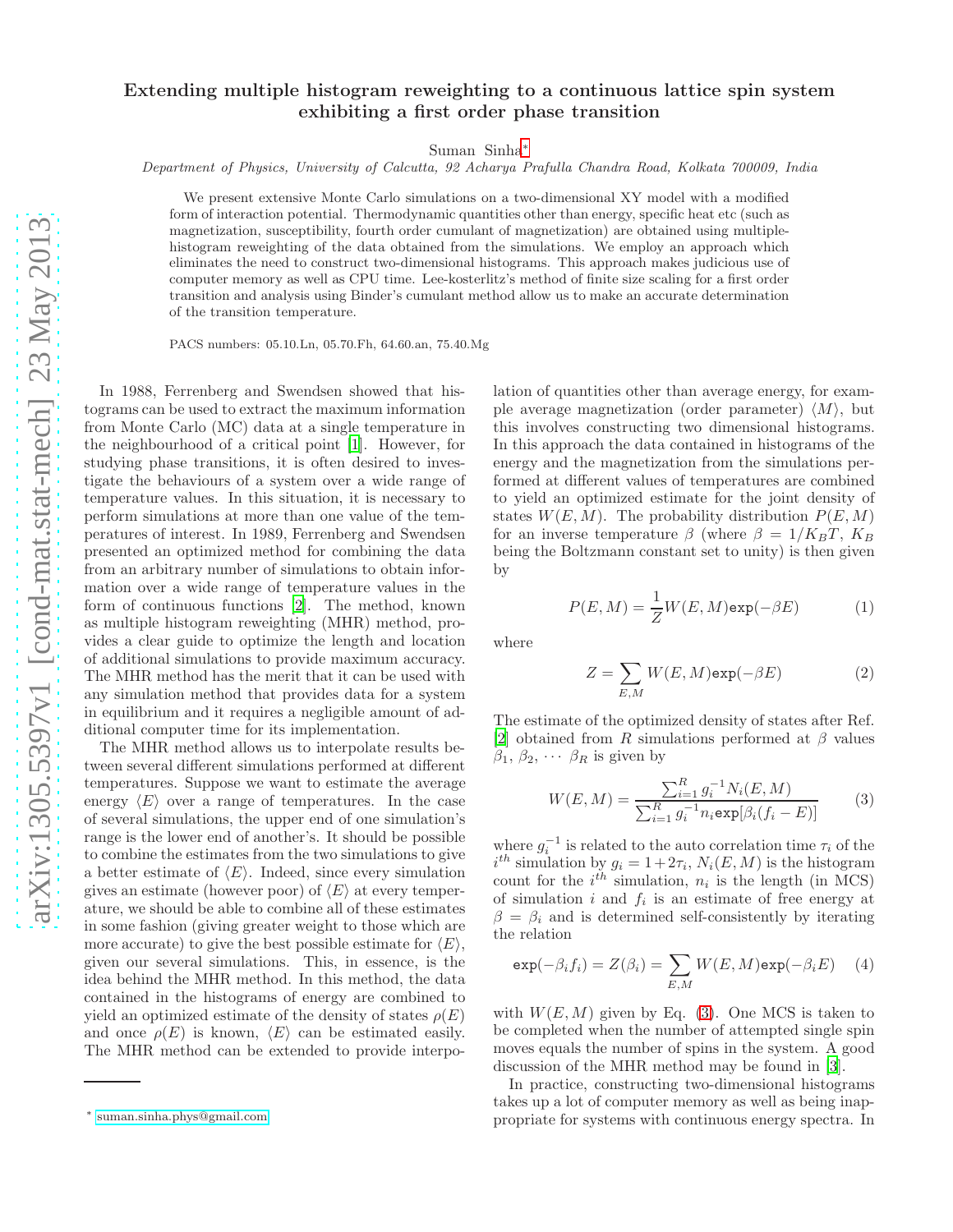continuous lattice spin systems, one needs to use a discretization scheme to divide the energy range of interest into a number of bins and because of the large number of bins involved, it is inconvenient to work with the complete two-dimensional probability distribution  $P(E, M)$ . To get rid of this difficulty, we have adopted a method [\[4](#page-3-3)] which uses only the one-dimensional histograms  $N_i(E)$ and have estimated for each energy (bin) the constant energy average of any function of  $M$ ,  $f(M)$  which we wish to study. In the present work, we have evaluated the first, second and the fourth moments of magnetization distribution which allows us to determine the average magnetization, susceptibility and Binder's fourthorder cumulant of the system under investigation.

For the purpose of investigation, we have considered an extension of the two-dimensional  $(2D)$  XY model with a modified form of interaction potential introduced by Domany *et. al.* [\[5\]](#page-3-4). The model consists of classical spins (of unit length), located at the sites of a square lattice and are free to rotate in a plane, say the  $X - Y$  plane (having no Z component), which interact with the nearest neighbours through a modified potential

<span id="page-1-0"></span>
$$
V(\theta) = 2J \left[ 1 - \left( \cos^2 \frac{\theta}{2} \right)^{p^2} \right]
$$
 (5)

where  $\theta$  is the angle between the nearest neighbour spins,  $J$  is the coupling constant (conventionally set to unity) and  $p<sup>2</sup>$  controls the non linearity of the potential well, although variation in  $p^2$  does not disturb the essential symmetry of the Hamiltonian. For  $p^2 = 1$ , the potential reproduces the conventional XY model which is known to exhibit a continuous transition of infinite order, mediated by the unbinding of topological defects. This is the wellknown Kosterlitz-Thouless (KT) transition [\[6,](#page-3-5) [7](#page-3-6)]. For larger values of  $p^2$  (say  $p^2 = 50$ ), the model behaves like a dense defect system [\[8\]](#page-3-7) and gives rise to a first order phase transition as all the finite size scaling rules for a first order transition were seen to be obeyed [\[9\]](#page-3-8). It is to be mentioned in this context that van Enter and Shlosman provided a rigorous proof [\[10,](#page-3-9) [11\]](#page-3-10) of a first order phase transition in various  $SO(n)$ -invariant *n*-vector models that have a deep and narrow potential well. The model defined by Eq. [\(5\)](#page-1-0) is a member of these general class of systems.

The purpose of the present work is to test the efficiency and powerfulness of the decades-old MHR method and its extension to determine thermodynamic quantities other than energy, specific heat etc by avoiding construction of 2D histograms, even when applied to a lattice spin model with continuous energy spectra, exhibiting a sharp first order transition. The model considered is hard to simulate due to the occurence of a deep and narrow potential well for large values of  $p^2$ . We have applied this approach to calculate magnetization, susceptibility and Binder's fourth order cumulant, quantities that have not been estimated earlier for this model. Our results and analysis of data confirm the first order nature of transition by verifying the Lee and Kosterlitz's method [\[12](#page-3-11)] of

finite size scaling for a first order phase transition. The transition temperature obtained from this study is also in agreement with previous studies.

Now we present results of the extensive MC simulations. We have used the single spin flip Metropolis algorithm [\[13\]](#page-3-12) with some modifications in spin update scheme to obtain the raw data. The modifications have been discussed in Ref. [\[8](#page-3-7)]. We analyze our data from the Lee-Kosterlitz method of finite size scaling [\[12\]](#page-3-11) and Binder's cumulant method [\[14](#page-3-13)[–20](#page-3-14)] with optimized reweighting of data from multiple simulations to temperatures other than those at which the simulations were performed. As a consequence of this approach we can accurately obtain the transition temperature from the Binder's cumulant and determine the location and value of the maxima of susceptibility. The size of the energy bins is taken to be 0.004. We have checked that within statistical errors, the size of the bin did not affect the numerical results of our simulation. In the simulations,  $10^7$  MC steps per site were used to compute the raw histograms and  $10^6$  MC steps per site were taken for equilibration. The value of  $p^2$  is taken to be 50 in this work.

Fig. [1](#page-1-1) shows the temperature variation in the magnetization  $(M)$  for a number of lattices, as is obtained by applying MHR method described earlier. It is evi-



<span id="page-1-1"></span>FIG. 1. (Color online) The average magnetization M plotted against dimensionless temperature T for different lattice sizes.

dent from Fig. [1](#page-1-1) that with the increase in lattice size, the drop in the magnetization becomes sharper with the increase in temperature. The susceptibility  $\chi$ , which is fluctuations in magnetization, as a function of temperature for various lattice sizes are displayed in Fig. [2.](#page-2-0) The transition is manifested by a huge peak height in  $\chi$  and the data display a divergent behaviour with increasing L, which is indicative of a discontinuous jump in  $M$  in an infinite lattice. The finite size scaling of  $\chi$  is now presented. From Fig. [3,](#page-2-1) where the maxima of  $\chi$  are plotted against  $L^2$ , it is clear that the standard scaling rules  $\chi \sim L^d$  for a first order transition [\[12](#page-3-11)] are accurately obeyed in this model. We have also tested the finite size scaling relation

$$
T_c(L) - T_c(\infty) \sim L^{-d} \tag{6}
$$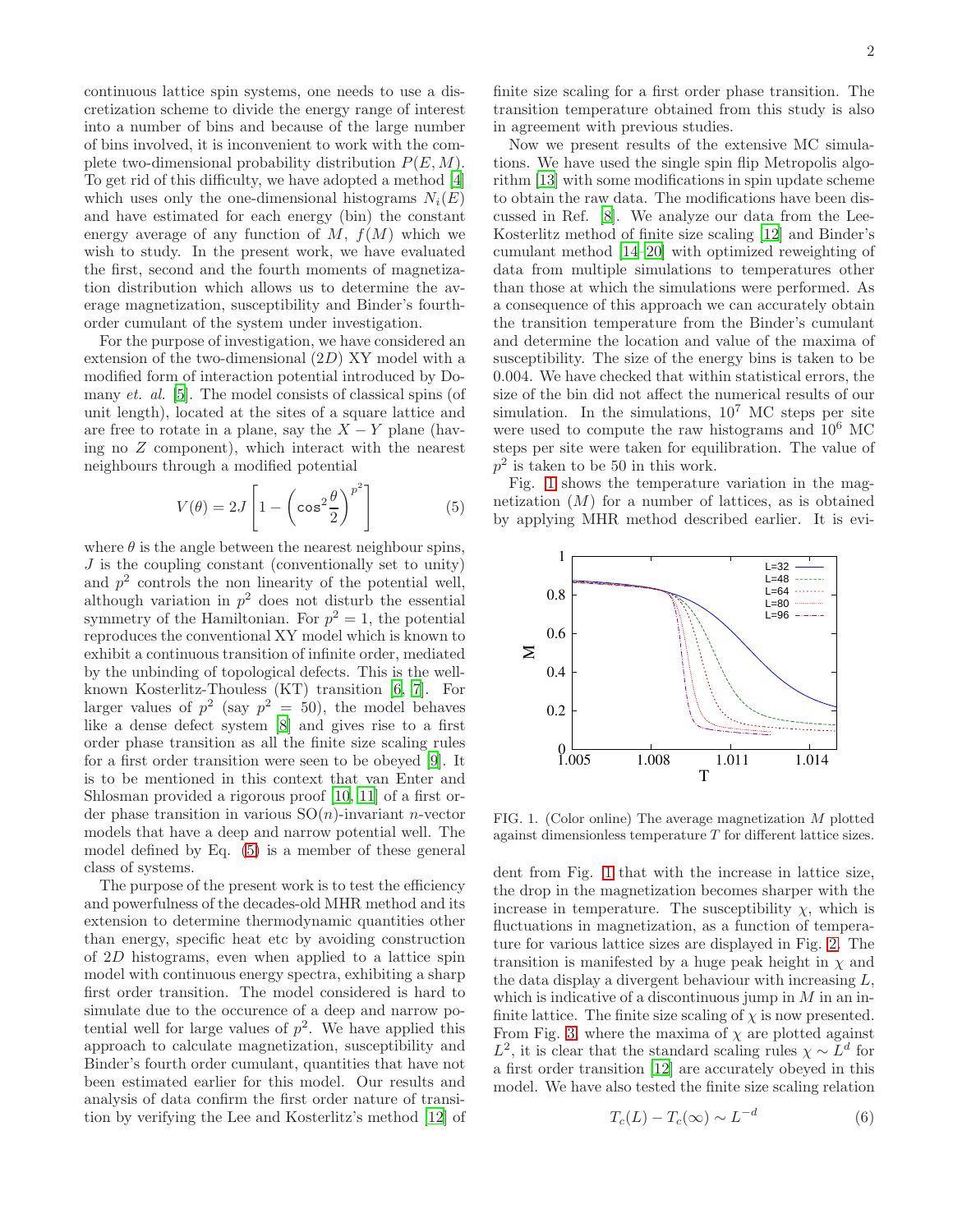

<span id="page-2-0"></span>FIG. 2. (Color online) The susceptibility  $\chi$  plotted against dimensionless temperature T for different lattice sizes.



<span id="page-2-1"></span>FIG. 3. (Color online) Peak heights of  $\chi$  plotted against  $L^2$ with the linear fit represented by the straight line. The error bars for most points are smaller than the dimension of the symbols used for plotting.

which is valid for a first order phase transition [\[12\]](#page-3-11).  $T_c(\infty)$  represents the thermodynamic limit of the transition temperature  $T_c$  and d is the spatial dimensionality of the system. The transition temperature is estimated from the peak position of the susceptibility  $\chi$ . In Fig. [4](#page-2-2) the transition temperatures thus obtained have been plotted against  $L^{-2}$ . It is seen that the linear fit is good within statistical errors and the thermodynamic limit of the transition temperature is  $1.00903 \pm 9 \times 10^{-5}$ . We now focus our attention on the study of the behaviour of the Binder's cumulant. Properties of the fourth-order cumulants of magnetization are quite effective in characterizing phase transitions [\[14](#page-3-13)[–20\]](#page-3-14). It is defined by

$$
V_L = 1 - \frac{\langle M^4 \rangle_L}{3 \langle M^2 \rangle_L^2} \tag{7}
$$

Here  $\langle M^2 \rangle_L$  and  $\langle M^4 \rangle_L$  denote the second and the fourth moments of the probability distribution of the magneti-



<span id="page-2-2"></span>FIG. 4. (Color online) The transition temperature  $T_c$  obtained from susceptibility peak position plotted against  $L^{-2}$ along with the linear fits. The intercept on the  $Y$  axis is  $1.00903 \pm 9 \times 10^{-5}$ . The error bars are of the dimension of the symbols used for plotting.

zation  $P<sub>L</sub>(M)$ , where

$$
\langle M^k \rangle_L = \int dM M^k P_L(M) \tag{8}
$$

In the ordered phase  $V_L \rightarrow \frac{2}{3}$ . An appropriate method for determining the transition temperature  $T_c$  is to record the variation of  $V_L$  with  $T$  for various system sizes and then locate the intersection of these curves. In Fig. [5](#page-2-3)



<span id="page-2-3"></span>FIG. 5. (Color online) Fourth-order cumulant of magnetization plotted against temperature  $T$  for different lattice sizes across a first order phase transition. The inset is the enlargement of  $V<sub>L</sub>$  around the transition temperature.

we show the Binder's cumulant across a first order phase transition for various lattice sizes. The inset of Fig. [5](#page-2-3) shows the same for a smaller range of temperature. One compares the values of  $V_L$  for two different lattice sizes L and  $L' = bL$ , making use of the condition

$$
(V_{bL}/V_L)_{T=T_c} = 1\tag{9}
$$

Because of the presence of residual corrections due to finite size scaling, one actually needs to extrapolate the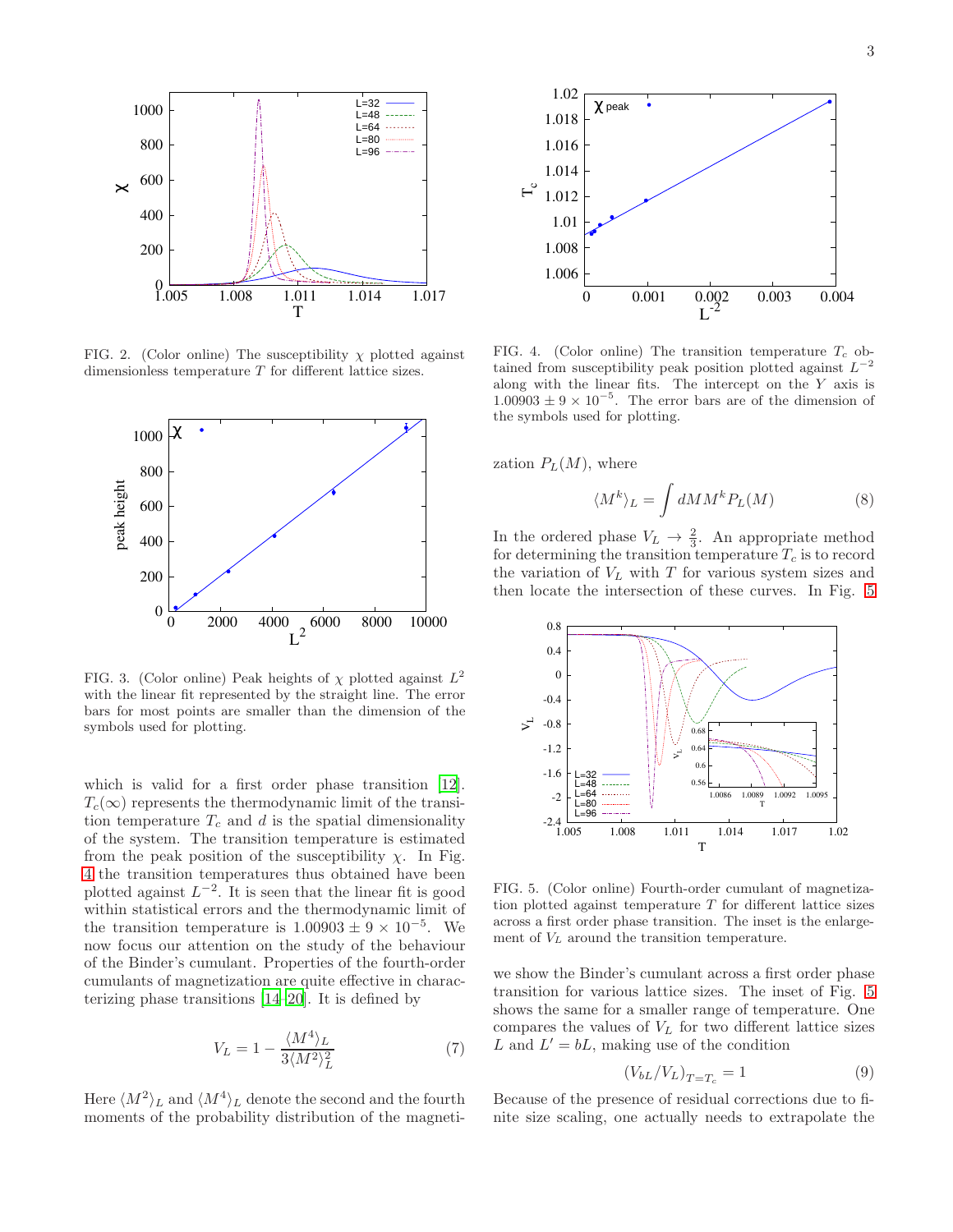results of this method for  $(\ln b)^{-1} \to 0$  [\[14\]](#page-3-13). For each lattice size we obtained the optimized distribution which was then used to calculate the cumulant  $V<sub>L</sub>(T)$  in the critical region. Due to corrections to scaling, the estimates for the transition temperature  $T_c$  depend on the scale factor  $b = L'/L$  so that the extrapolation procedure is necessary. Results of the extrapolation are shown in Fig. [6.](#page-3-15) The thermodynamic limit of the transition



<span id="page-3-15"></span>FIG. 6. (Color online) Estimates of  $T_c$  plotted against inverse logarithm of the scale factor  $b = L'/L$ . The solid line gives the best linear fit to the data points. The intercept on the Y axis is  $1.00866 \pm 0.00013$ .

temperature is found to be  $1.00866 \pm 0.00013$ . For the plot of Fig. [6,](#page-3-15) we have taken  $L = 32$  and  $L' = 48, 64,$ 80 and 96 respectively. The transition temperatures estimated from the peak position of the susceptibility and the Binder's cumulant method differs by only 0.04%.

Recently it was shown [\[21\]](#page-4-0) that for strong enough non linearity (*i.e.*, for large values of  $p^2$ ) in the interaction potential of Eq. [\(5\)](#page-1-0), there is a sudden proliferation of topological defects that makes the system disordered and consequently the transition is associated with a discontinuous non universal jump in the helicity modulus. Thus the present work supports the idea that the type of phase transition in thin superconducting films may be changed due to the influence of disorder. It may be noted that the effect of disorder on the KT transition has become relevant since the experimental observation of the superconductor-insulator transition in thin disordered films [\[22,](#page-4-1) [23\]](#page-4-2). In this work we have explored how the reweighting of numerical data obtained in extensive MC simulations with  $16 \leq L \leq 96$ , together with Lee-Kosterlitz's method of finite size scaling and analysis of Binder's cumulant yield useful information about the equilibrium critical properties of the classical XY model with a modified form of interaction potential. The MHR method is extended to calculate quantities other than energy, specific heat etc without constructing the two-dimensional histograms. This approach is economic in terms of computer memory and CPU time as well, and is thus not trivial in scope. We have applied this method to calculate magnetization, susceptibility and Binder's fourth order cumulant of magnetization to a system which is relatively harder to simulate because of the presence of a deep and narrow potential well. The method can be applied to any lattice spin system with discrete as well as continuous energy spectra. Since there are no limitations on the method of the simulation, this approach could also be useful for simulations in chemistry and biology.

## I. ACKNOWLEDGEMENTS

The author acknowledges support from the UGC Dr. D. S. Kothari Post Doctoral Fellowship under grant No. F.4-2/2006(BSR)/13-416/2011(BSR). I thank S. K. Roy for a critical reading of the manuscript.

- <span id="page-3-0"></span>[1] A. M. Ferrenberg and R. H. Swendsen, Phys. Rev. Lett. 61, 2635 (1988).
- <span id="page-3-1"></span>[2] A. M. Ferrenberg and R. H. Swendsen, Phys. Rev. Lett. 63, 1195 (1989).
- <span id="page-3-2"></span>[3] Monte Carlo methods in Statistical Physics, edited by M. E. J. Newman and G. T. Barkema, (Clarendon, Oxford, 1999).
- <span id="page-3-3"></span>[4] P. Peczak, A. M. Ferrenberg and D. P. Landau, Phys. Rev. B 43, 6087 (1991).
- <span id="page-3-4"></span>[5] E. Domany, M. Schick and R. H. Swendsen, Phys. Rev. Lett. 52, 1535 (1984).
- <span id="page-3-5"></span>[6] J. M. Kosterlitz and D. J. Thouless, J. Phys. C 6, 1181 (1973).
- <span id="page-3-6"></span>[7] J. M. Kosterlitz, J. Phys. C 7, 1046 (1974).
- <span id="page-3-7"></span>[8] S. Sinha and S. K. Roy, Phys. Rev. E **81**, 041120 (2010).
- <span id="page-3-8"></span>[9] S. Sinha and S. K. Roy, Phys. Rev. E 81, 022102 (2010).
- <span id="page-3-9"></span>[10] A. C. D. van Enter and S. B. Shlosman, Phys. Rev. Lett. 89, 285702 (2002).
- <span id="page-3-10"></span>[11] A. C. D. van Enter and S. B. Shlosman, Commun. Math. Phys. 255, 21 (2005).
- <span id="page-3-11"></span>[12] J. Lee and J. M. Kosterlitz, Phys. Rev. B 43, 3265 (1991); Phys. Rev. Lett. 65, 137 (1990).
- <span id="page-3-12"></span>[13] N. Metropolis *et. al.*, J. Chem. Phys. **21**, 1087 (1953).
- <span id="page-3-13"></span>[14] K. Binder, Z. Phys. B **43**, 119 (1981).
- [15] D. P. Landau and K. Binder, Phys. Rev. B 31, 5946 (1985).
- [16] P. Peczak and D. P. Landau, Phys. Rev. B 43, 1048 (1991).
- [17] S. H. Tsai and S. R. Salinas, Brazilian J. Phys. 28, 58, (1998).
- [18] D. P. Landau, R. Pandey and K. Binder, Phys. Rev. B 39, 12302 (1989).
- [19] M. S. S. Challa, D. P. Landau and K. Binder, Phys. Rev. B 34, 1841 (1986).
- <span id="page-3-14"></span>[20] K. Binder and D. W. Heerman, Monte Carlo simulations in Statistical Physics, Springer-Verlag, Berlin, 1988.